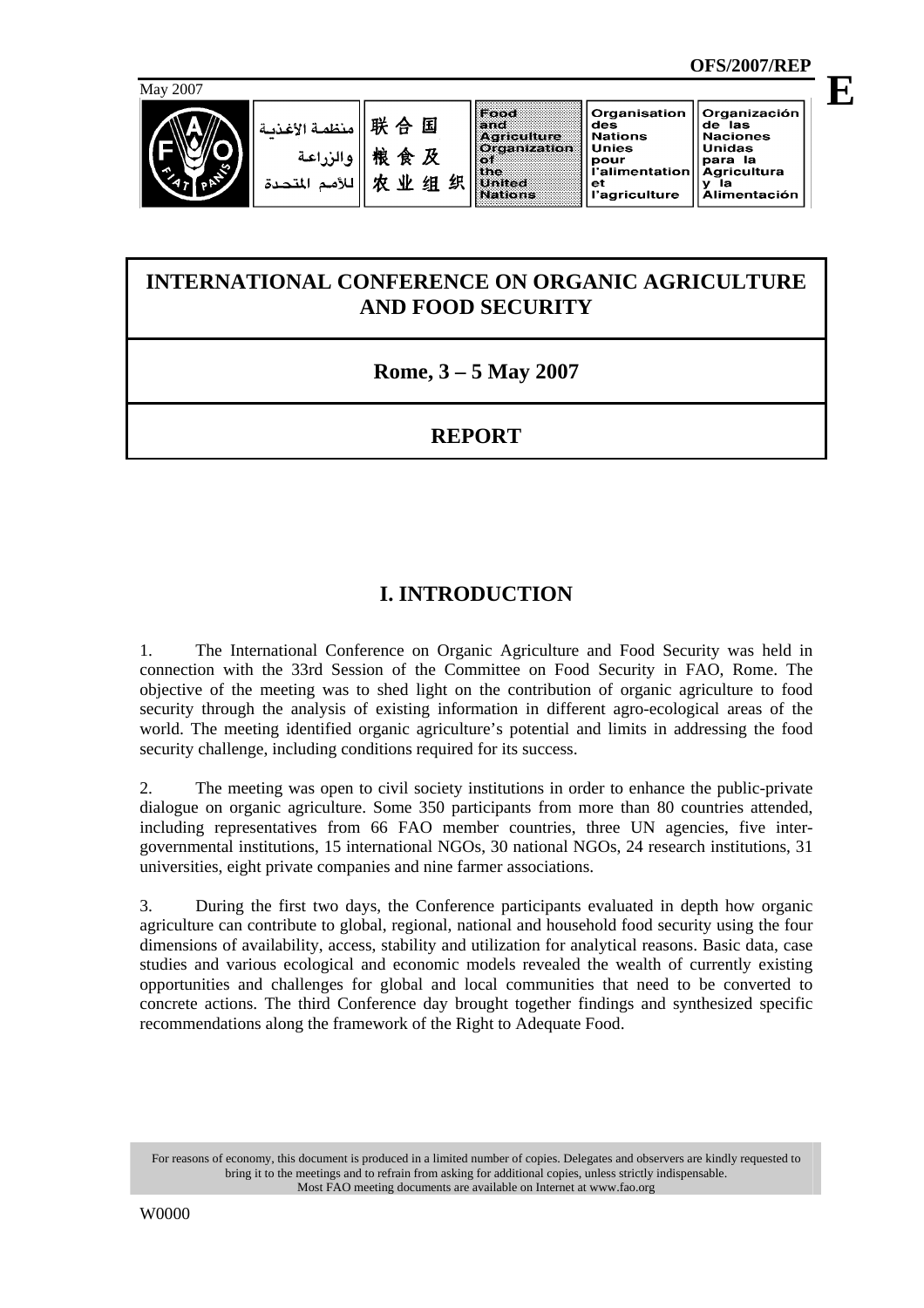4. The Conference framed its discussions within the overall food system paradox, with a view to describe how organic agriculture could assist in a paradigm shift for food security. More specifically, the paradox was described as follows:

- global food supply is sufficient but 850 million people go hungry;
- use of chemical agricultural inputs has been increasing in the last two decades but grain productivity keeps declining;<sup>[1](#page-1-0)</sup>
- cost of agricultural inputs has been rising but commodity costs have been steadily declining for five decades;
- more knowledge is readily available through fast information technologies but nutritionrelated diseases are increasing;
- industrialized food systems have environmental and social costs that threaten food security (e.g. occupational deaths through pesticide poisoning, farmers suicides due to debts, loss of million of jobs in rural areas).

5. Recognizing the need to increase agriculture productivity by 56 percent by 2030, the Conference evaluated whether organic agriculture could offer an alternative system that addresses the above-mentioned paradoxes by improving agricultural performance through better: access to food; relevant technologies; economic efficiency; nutritional adequacy; environmental quality and social equity.

6. The Conference considered both certified and non-certified organic systems including crop, livestock, aquaculture, fibres and medicinal and cosmetic plants. Consumer demand for organic products is increasing worldwide. In 2006, the organic market was estimated at nearly US\$40 billion (2 percent of food retails) and is expected to reach US\$70 billion in 2012. Organic agriculture occupies 31 million ha of certified crop and pasture lands and more than 62 million ha of certified wild harvested areas.

### **II. ORGANIC AGRICULTURE AND FOOD AVAILABILITY**

7. Food availability is affected by many challenges including: water scarcity and the fossilfuel crisis; urbanization and loss of farms and farmers; and globalization that threatens smallholder viability. The contribution of organic agriculture to food availability considered these issues, both in terms of agricultural productivity and food import capacity.

8. Conversion of global agriculture to organic management, without converting wild lands to agriculture and using N-fertilizers, would result in a global agricultural supply of 2 640 to 4 380 kcal/person/day. Sustainable intensification in developing countries through organic practices would increase production by 56 percent. Organic yields on average are comparable to conventional yields, although yields do decline initially when converting from high-input systems and almost double when converting from low-input systems. In Tigray, Ethiopia, a case study reported double yields as the result of organic soil management. In semi-arid environments, the main challenges are soil management practices and livestock production, and in tropical humid ecosystems, the main challenge is crop diversification. Input availability is maximized in organic systems through an efficient use of natural resources locally. Organic farms use 33 to 56 percent less energy per ha. They also enhance economic efficiency through savings on inputs but more labour is required. Nutrient use is enhanced through recycling and minimizing losses but the availability of phosphorus can be a challenge.

l

<span id="page-1-0"></span><sup>1</sup> See CFS:2007/2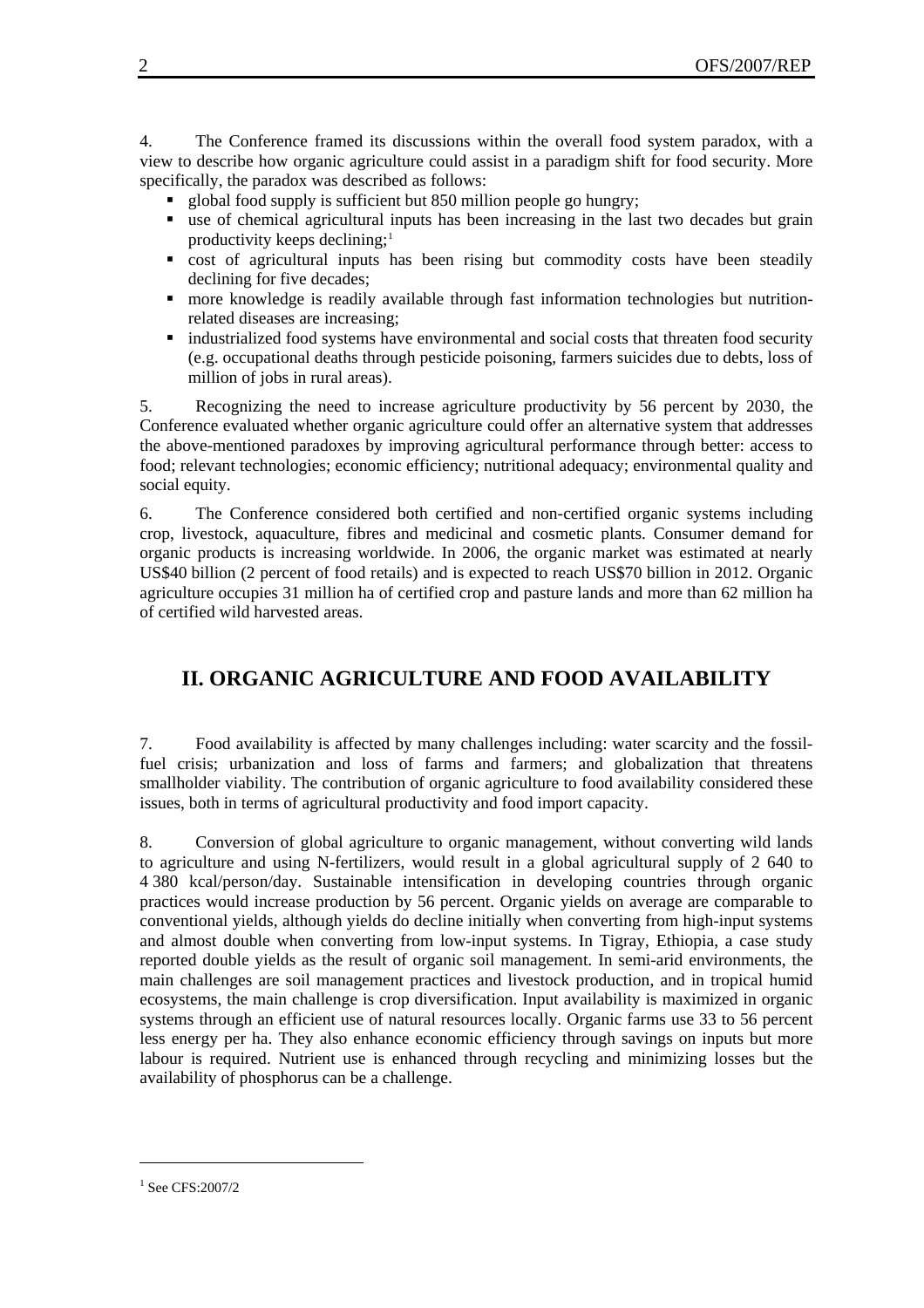9. Urban food supplies are enhanced by organic urban gardens and short supply chains between growers and consumers. At household and community level, organic rural and ruralurban markets and networks contribute to improving food quantity, quality and diversified food availability. In Argentina, the ProHuerta programme which covers 3.5 million people, reports 70 percent self-sufficiency in vegetables for poor people, especially in urban areas, as well as social security nets through organic gardens.

10. Discussions highlighted market forces, especially with regards to reconciling local food requirements with globalized food systems. It was noted that organic agriculture was emerging strongly in domestic markets of some developing countries such as China, India and Brazil. The role of developed country consumers in triggering organic production in developing countries was recognized, but the ability of the poor to feed themselves was debated.

11. A challenge related to international markets is to bring the producers together, to create participatory networks and to develop value chains based on fair trade and informed choices. The importance of food traceability was stressed as a way to empower producers and consumers further, especially as organic agriculture is entering the mainstream. The example of Nature&More was given as a commercially efficient system that internalizes environmental and social costs in food prices. It was stressed that world over, organic markets were not for an economic elite but for an "aware elite" prepared to pay higher prices provided the label is trustworthy.

12. Requirements for better agro-ecological science were highlighted, as well as the need to understand factors that contribute to risk mitigation. The complex livestock-environment interactions were highlighted as an area for further research and improvement of organic standards. The importance of participatory guarantee systems was stressed as a way to reduce costs and empower farming communities to distinguish their organic products on the market.

13. It was agreed that there is a need to evaluate organic foods and farms as an intrinsic whole, with multiple measurements on both productivity and efficiency. An adequate methodology for comparing organic systems to other food systems must consider: total agricultural outputs of multiple cropping systems, including yields and secondary goods such as straw; environmental services such as carbon sequestration, water saving and soil fertility; total energy efficiency, from the farm to post-harvest handling and distribution; and non-food benefits derived from agricultural systems such as avoided diseases and social equity.

#### **III. ORGANIC AGRICULTURE AND ACCESS TO FOOD**

14. Access to food is challenged by: accessibility to food by the market-marginalized; affordability of production inputs by poor farmers; rural livelihood security. The contribution of organic agriculture was analyzed in terms of access to the means of producing or purchasing food including: access to productive natural resources such as land, water, biological diversity and forest; access to diverse types of knowledge (traditional and modern); and access to fair and stable markets both domestically and internationally.

15. It was noted that organic agriculture improves food access by increasing productivity, diversity and conservation of natural resources, by raising incomes and by reducing risks for farmers. Improvement also results from sharing of knowledge among farmers. These benefits lead to poverty reduction and a reversal of rural outward migration. Policy requirements to improve food access include: increasing farmers' rights to seeds, local varieties and biodiversity; expanding fair-trade systems along the full value chain; evaluating current emergency aid and procurement programmes; and strengthening the rights of indigenous farmers.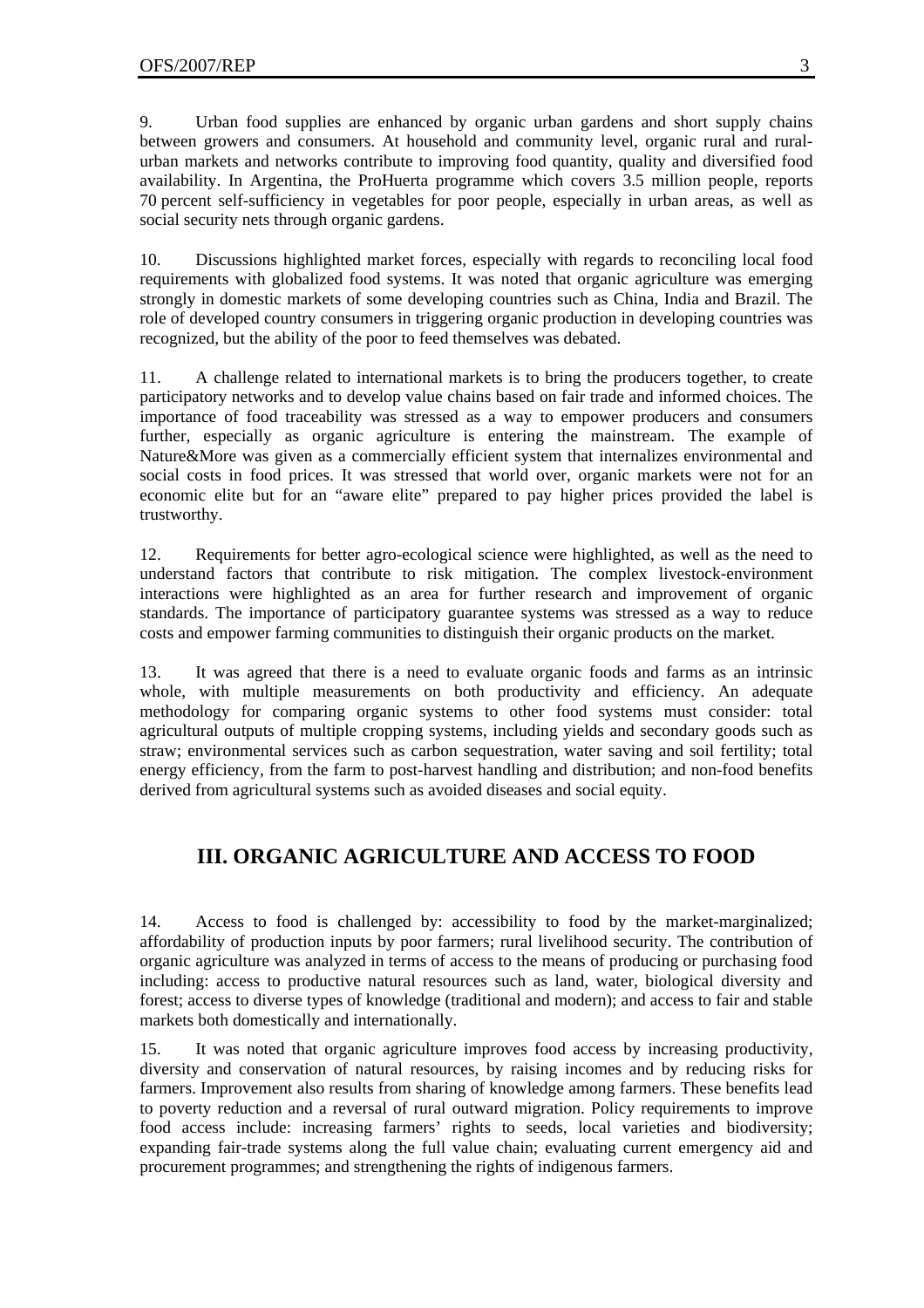16. The analysis of several case studies on organic agriculture in Asia, Africa and Latin America suggests that the economic effects of converting to organic agriculture depend on the previous mode of farming. When converting from traditional low external input farming to organic agriculture, input costs decrease, while yields and income tend to rise. Conversely, when converting from intensive farming, yields and incomes tend to fall although there may be exceptions depending on the intensiveness of the new organic production system. In both cases, input costs fall and labour costs rise. However, the studies found other benefits of organic agriculture beyond the purely financial ones, such as risk reduction, conservation of natural resources, health protection, increased resilience to adverse weather and farmer empowerment through the acquisition of knowledge and higher reliance on local inputs.

17. Several participants stated that the access to local organic foods is reduced when these foods are exported from developing countries but other participants noted that exports can improve food access in general through the generation of higher incomes. For example, the Export Promotion of Organic Products from Africa has engaged over 40 000 small holder farmers in Uganda accessing premium markets for their produce, providing them with secure and sustainable income. It was agreed that both domestic and international markets offer opportunities for farmers and that more efforts are necessary to expand local markets for organic foods in developing countries.

18. The potential of urban and peri-urban organic agriculture was recognized. Some participants stated that policies aiming at facilitating the importation of cheap foods and the granting of subsidies to farmers in developed countries had adverse effects on farmers in developing countries. However, access to food in rural areas is enhanced by organic agriculture when farmers have access to production assets; although external agricultural inputs are not needed, land and water rights should be secured. Organic agriculture also tends to redistribute gender roles, with more participation of women in home-grown foods; however, care should be given in distribution of workloads.

19. Participants noted that the prices of conventional foods were often distorted by subsidies and did not reflect the full costs to society as a whole or the environment. One speaker called for internalizing these costs into the price of conventional foods. The meeting recognized that higher production does not necessarily translate into higher local access to food and that food must also be culturally appropriate. It was agreed that higher farm-gate food prices are needed for livelihood security but that market intelligence is needed to sustain benefits from improved income generation. In Madhya Pradesh, India, 6 000 farmers are improving their income by 10 to 20 percent from organic cotton due to a business model that builds networks, market knowledge and partnerships among farmers, spinning and processing companies and retailers.

20. It was agreed that the organization of farmers into associations, cooperatives, enterprises or other types of groups is critical to the development of the organic agriculture sector and, especially, better access to organic foods. Considering that organic agriculture is highly knowledge intensive, farmer organizations have a critical role to play in extension, training and technical assistance. They can also have a positive impact on establishing a participatory internal control system to reduce the cost of certification and group marketing. Their contribution to research and development is fundamental, but they need the active support of firms and governmental institutions.

21. More generally, public-private partnerships and an integrated supply chain approach were called upon to support the development of the organic sector. While the private sector should be the engine of growth for the organic supply system, governments are instrumental in providing enabling legal and institutional environments, building capacity and supporting research. Longterm political commitment by governments was deemed crucial to the sustainable development of organic agriculture.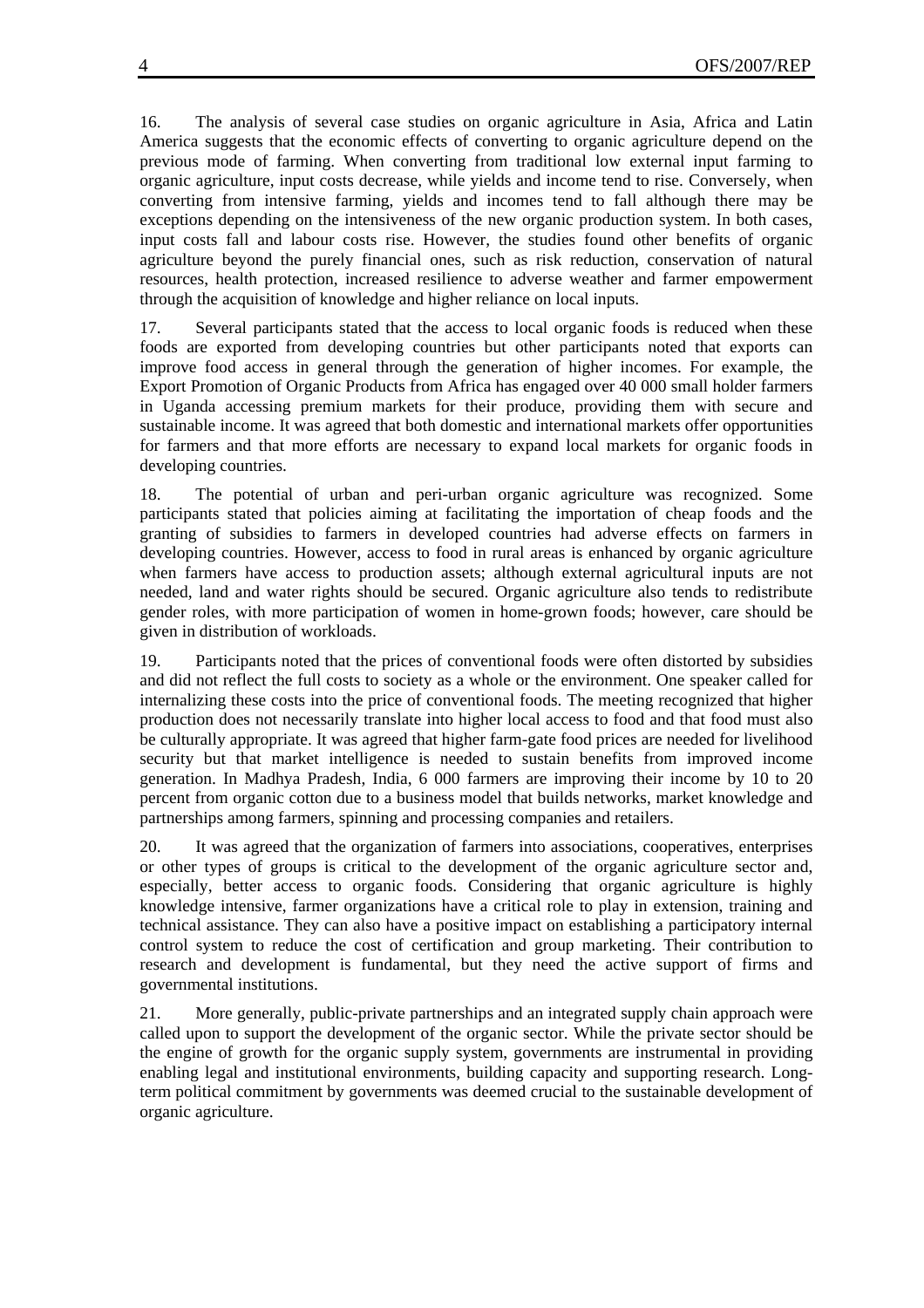# **IV. ORGANIC AGRICULTURE AND STABILITY OF THE FOOD SUPPLY**

22. The stability of the food supply is challenged by: the erosion of natural resources and environmental services; climate change and inter-annual variability; and trade reform impacts on commodity prices. Organic agriculture was analyzed with regards the environmental stability of organic agro-ecosystems.

23. Organic agriculture emphasizes preventive measures (rather than control) that result in an overall agro-ecosystem stability, especially of soils that have increased soil organic matter and microbial biomass. Organic soil structure results in better water drainage and percolation, and soil organic matter improves water-retention (20-40 percent more), thus decreasing irrigation requirements and enhancing crop yields in drought periods. Better ecological balance is achieved through mandatory crop rotations, use of adapted seeds/breeds and rehabilitation of functional biodiversity.

24. More importantly, organic systems decreased use of fossil fuel-related input, from 10-70 percent in Europe and 29-37 percent in the USA, with exceptions for certain crops (e.g. potatoes). The contribution to climate change mitigation is achieved through doubling soil carbon sequestration (mainly in livestock-based systems), as compared to conventional systems, and by decreasing greenhouse gas emissions:  $48-60$  percent less  $CO<sub>2</sub>$ , less N losses because of less mobile soils, but methane emissions are equal as in conventional systems.

25. The global warming potential of organic systems (measured by both GHG per ha and per tonne of food) is improved but no-till soils achieve better results. However, if one considers that no-till agriculture is stockless and that it entails intensive synthetic input use as well as intensive livestock production off-site, the global warming potential of organic systems appear to be the less damaging option.

26. It was noted that even if lower yields resulted from a large-scale conversion to organic management, there would still be considerable environmental and socio-economic benefits over conventional agriculture. The importance of including perennials in organic systems, such as agroforestry, and wild collection was underlined for food stability as well as contribution to climate change mitigation. It was noted that diversification as a risk aversion strategy is common in organic systems.

27. It was stressed that, in addition to improving some productive aspects of organic yields, such as pest management for certain crops, there is a more pressing need to promote multicropping practices such as re-integration of livestock into cropping systems and the viability of small-scale agriculture that hosts the largest proportion of the global farming population.

28. Discussions underlined that organic agriculture has relied, and still relies, on private initiatives and investment. The sector growth is worrisome when large companies implement organic monocultures by simply substituting synthetic inputs with biological control agents and machinery. Organic guidelines should have a better emphasis on permanent vegetation cover in organic systems and improving livestock standards.

29. Governments clearly have a role in creating conditions favourable for market stability through food security policies that support smallholders in transitioning towards a system that delivers more environmental services and provides agro-ecological knowledge.

30. It was emphasized that non-productive characteristics such environmental stability of food supplies was important and that food production ultimately depends on the capacity of farmers to produce under increasing climate uncertainties. It was recommended that serious attention be given to compost and humus in soil, as an economic interest, by integrating carbon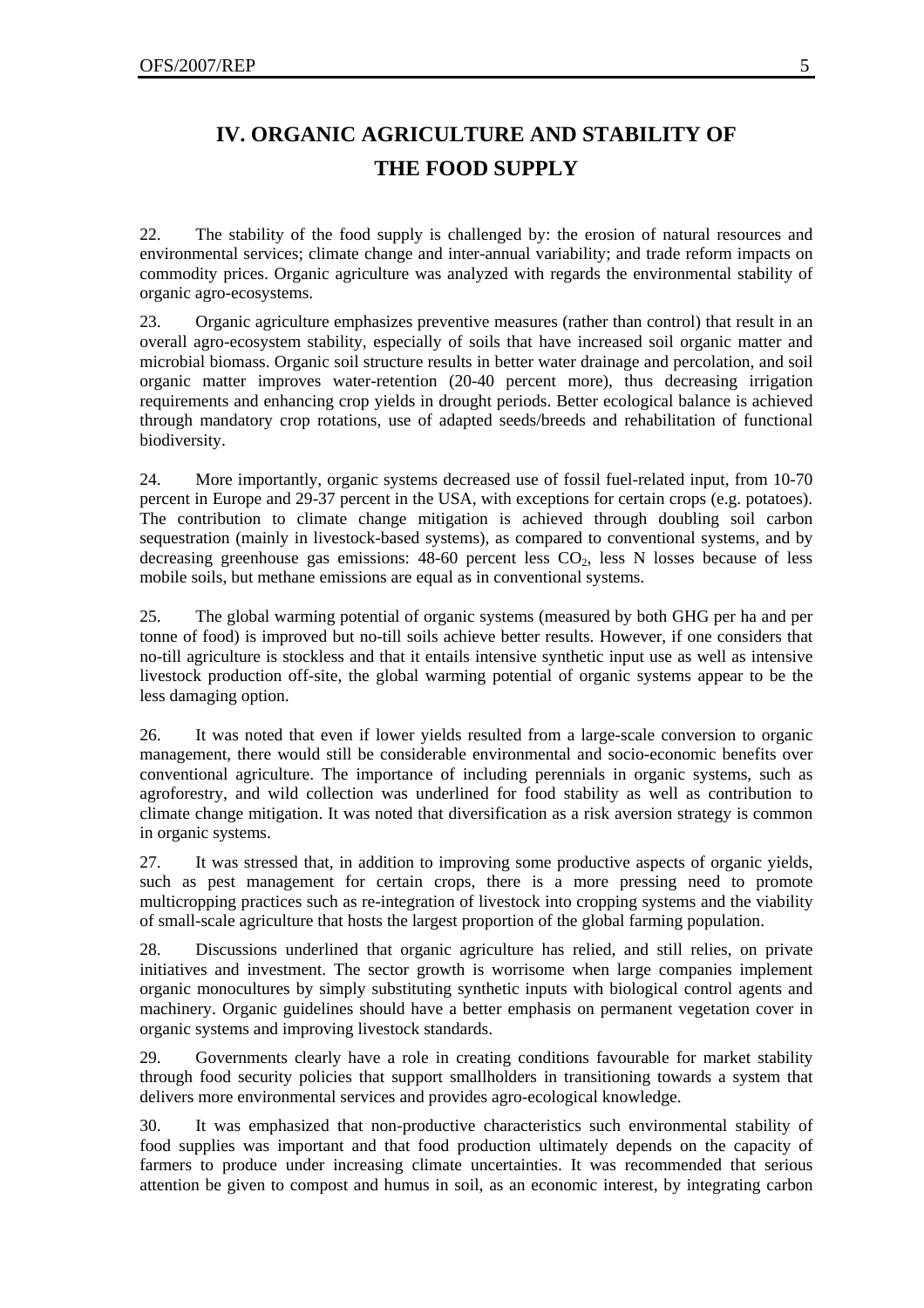trading rights in food systems. More research is required to reducing cattle enteric emissions of methane through appropriate feeding.

31. The further development of organic standards and comparative methodologies, based on life-cycle assessments, will benefit from further research and stakeholders collaboration to improve organic agriculture performance, measurability, accountability and comparability with other systems.

### **V. ORGANIC AGRICULTURE AND FOOD UTILIZATION**

32. Food utilization is challenged by: rapid urbanization, dietary transition and health concerns; consumer demands for quality food and changing buying patterns; and global transboundary diseases and higher incidence of contaminated food. The contribution of organic agriculture was analyzed in terms of food quality and safety, consumer health and post-harvest handling.

33. Many of the benefits of organic agriculture depend on the establishment of an ecological balance between the soil, the plants and the animals, not just on substituting synthetic pesticides and fertilizers for organic ones. This fundamental difference is particularly important for recently converted farmers with little experience in organic agriculture, where inadequate advice can jeopardize not just the farmers' livelihoods, but also the quality and even the safety of products.

34. Consumers of organic food expect authenticity, care and responsibility and that, for all food types, the best practice in organic foods will be better or equal to conventional foods. Organic foods tend to have higher micronutrient contents and more plant secondary metabolites and conjugated fatty acids that contribute to better human health, including lower incidences of non-communicable diseases. Organic systems yield a higher animal immunity and increased resistance of plants to disease, with 50 percent fewer mycotoxins in crops and a longer shelf-life. The restriction on synthetic input use contributes to safer drinking water, due to decreased leaching of phosphates and nitrates, and avoids pesticide poisoning (conventional agriculture chemicals cause about 20 000 deaths per year).

35. The case of Cuba was illustrated, as the country that has adopted a series of approaches in order to secure food in times of drastically reduced inputs of agricultural chemicals, fuel and capital. Actions taken to avoid food crisis included re-localization of food production and direct food access through food rations and social safety nets (food and nutrition surveillance systems). Although several challenges remain, Cuba has demonstrated that national food security is achievable with political will and cross-sectoral, comprehensive and equitable implementation of organic agriculture.

36. In Egypt, water scarcity and water pollution related to agriculture prompted for converting to organic production and successfully implementing a system for local market development. In trying to understand the main drive behind successful local market initiatives in developing countries, it was indicated that there is no "one size fits all" and that the presence of entrepreneurs is key to identifying each situation's competitive advantage and investing in human resources development.

37. In China, rural environmental pollution has given birth to a increased awareness of the need for health and environmental protection among all stakeholders, including consumers. Organically managed land has increased from 342 000 ha in 2003 (0.28 percent of total land) to 978 000 ha in 2005, while increasing local farmers annual income by 9 times. The example of China is particularly inspiring because it features three distinct organic supply models. The first is commercially successful and involves semi-urban or suburban areas close to large rich cities in the Eastern provinces. These organic market gardens, which employ migrant workers, sell to both the international market and domestic supermarkets owned by big entrepreneurs. With the second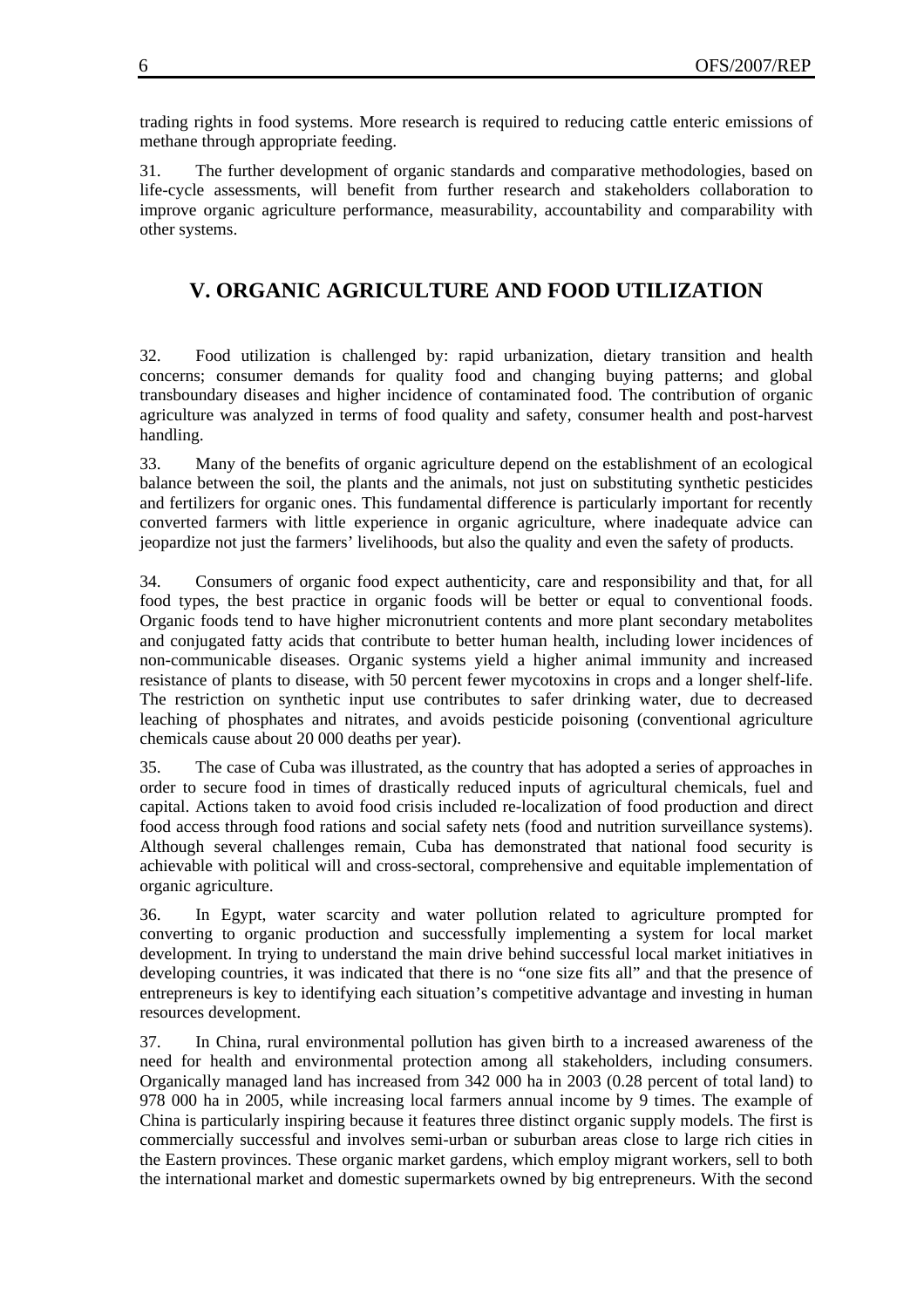model, generally the most successful, local companies take all the risks and the extra costs for farmers and are responsible for group training and certification. The third model, more precarious, involves poor farmers living in remote locations and encouraged by local environment protection boards or local research institutions. Given the poverty of the farmers operating in very small plots, they need a promise of material rewards to be tempted into conversion, which is not always possible.

38. It was stressed that costs of illness can be greater than benefits of higher yields. The organic promotion of local varieties was stressed as an important feature and further research should be developed on nutrigenomics, particularly the relationship between food composition and health. A better understanding is needed of the consequences of organic agriculture on the nutritional quality of the diet, both in developing and in developed countries, particularly the impact of secondary plant components and food quality - beyond organoleptic attributes. Research is now going deeply into proteonomics related to single compounds but there is need to look into the cumulative effects of different components (e.g. pesticide residues). It was agreed that organic foods should not only be evaluated in terms of "no harm" but also in terms of other health and life quality impacts.

39. The importance of food cultures was stressed, including knowledge systems for food harvest, preservation and storage. The indigenous knowledge revival and adaptation of local systems was highlighted for the paradigm shift towards food security. Governments should help home-grown policies for the revival of local food systems.

40. Specific attention should be given to organic school gardens, not only to meet dietary allowances but also to introduce biodiversity. It was recommended that nutrition education programmes and nutrition considerations be included in the curriculum and that related guidelines be given to ministries of education.

41. It was noted that many small organic producers are being replaced by large food industries providing organic lines under contractual conditions that risk diluting the benefits of organic agriculture. There is a need to find ways to preserve grower communities' control over the organic supply chain.

42. It was agreed that organic agriculture can contribute to multilevel food self-provisioning but that compatible food import-export policy was required. In Switzerland for example, imports of organic foods produced locally are not permitted.

43. A holistic view of food systems, beyond productivity to include environmental, social and health impacts could solve the current paradox in agriculture.

### **VI. ORGANIC AGRICULTURE AND FOOD SECURITY**

44. An FAO synthesis presentation began by defining the scope of organic agriculture from certified to non-certified forms and linking it to Right to Adequate Food principles. The resulting basic concept was a "neo-traditional food system" view in which modern science and indigenous knowledge work together throughout the entire food system – thus moving from single commodity production comparisons into system level comparisons.

45. Bringing together the different attributes of organic agriculture to the different food security dimensions, conclusions were drawn on organic agriculture's impact on the Millennium Development Goal 1 for reducing hunger and poverty, MDG 7 for environmental sustainability and MGD 8 for global partnerships, with specific emphasis on chronic, acute and hidden hunger, employment opportunities in rural areas, long-term environmental viability and food provisioning.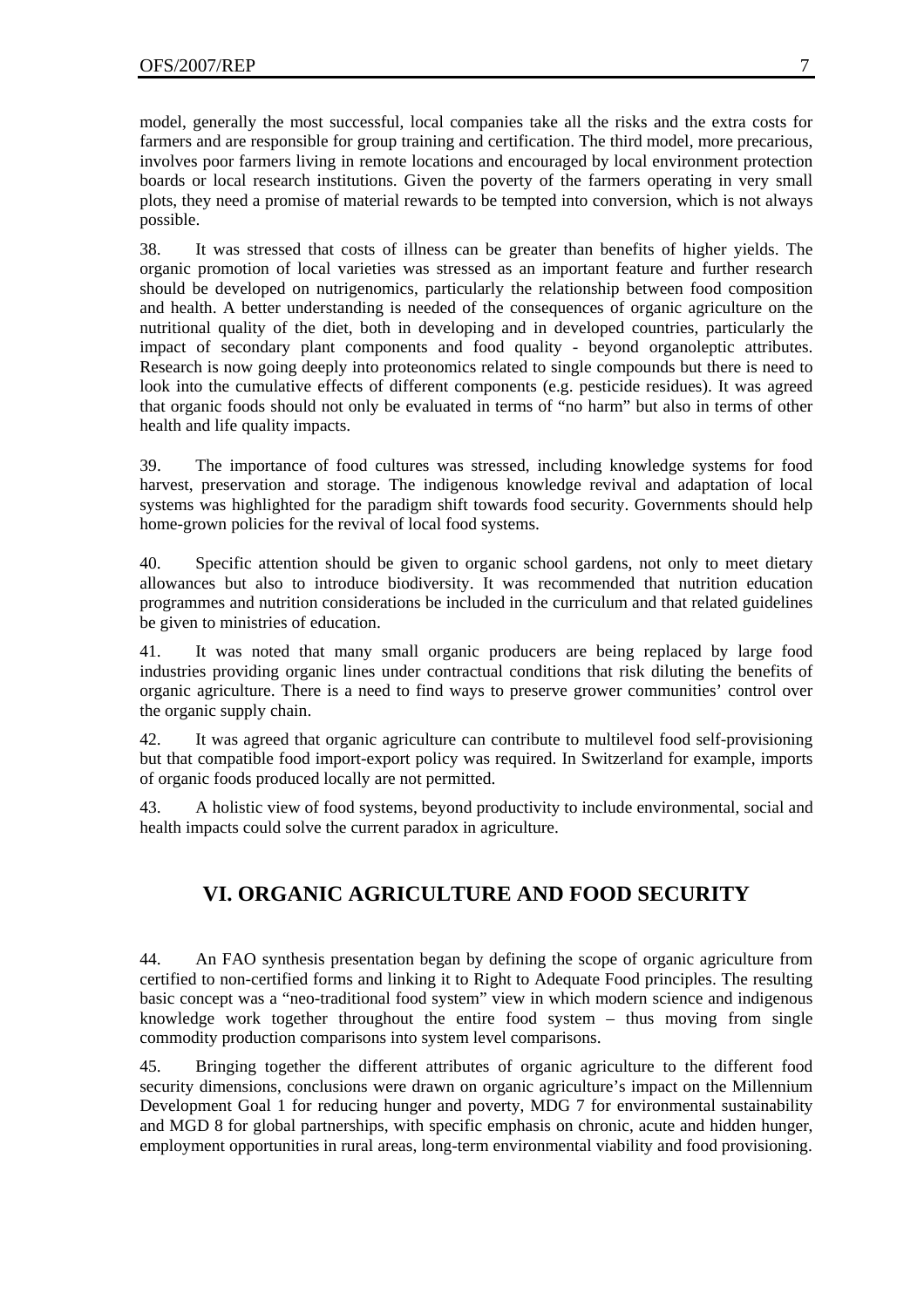- 46. With regards food security, it was highlighted that organic agriculture:
	- improves household nutrient intake and capacity to buy food through sustainable intensification and commercialization of small holder agriculture;
	- alleviates acute hunger during food emergency situations through diversification and increased ecosystem stability;
	- contributes to micronutrient intake and healthier diets through the reintroduction of underutilized varieties and diversification of production;
	- establishes self-reliant food systems, especially at household level.
- 47. With regards poverty alleviation, it was highlighted that organic agriculture:
	- offers employment opportunities, as it requires 30 percent more labour input per ha;
	- contributes to sustainable rural livelihoods, as it provides better return on labour;
	- contributes to rural development, as rural economies are revitalized;
	- contributes to more social well-being, through fair wages and non-exploitive work that improve control over resources.
- 48. With regards environmental sustainability, organic agriculture:
	- is a low energy footprint food system, as it prohibits the use of N-fertilizers;
	- avoids damage by maximizing resource use efficiency and energy and nutrient recycling;
	- **restores functional biodiversity and conserves environmental services;**
	- decreases transport and transaction costs through community-supported food short-supply chains.
- 49. With regards food sourcing, organic agriculture:
	- offers higher farm-gate prices, that reflect real production costs and environmental stewardship;
	- allows smallholders to compete with quality products and specialty foods;
	- establishes vibrant local food supplies that decrease food-import dependency and import surges;
	- helps re-localize food systems where the poor and hungry live.

50. The 2004 Right to Adequate Food aims to provide the powerless with leverage to address the causes of food insecurity and poverty. It strengthens local communities to take care of their own members. Organic agriculture empowers social systems to control their own food supply and organic labels enforce the right to choose food.

51. An analysis of the Voluntary Guidelines of the Right to Food reveals many linkages with organic agriculture practices, including issues such as, for example: governance in the food supply chain, legal protection, economic development opportunities, affordable technology, prevention of non-competitive practices, protection of consumers, development of local and regional markets, small producers' integration into markets, safeguarding drinking-water quality and agrobiodiversity, conservation of ecosystem carrying capacity for present and future generations, availability of diverse and nutritious food, promotion of gardens both at home and schools and encouragement of traditions on matters related to food.

52. The synthesis concluded that a new paradigm in food security is required, globally and locally, which build on organic agriculture opportunities to answer the immense problems of the next five to 50 years, including population and consumption growth, oil peaks while key inputs and global food transport is dependent on fossil fuels, falling water supplies, increasing climate variability and job loss in the agriculture sector.

53. A presentation specifically addressed the question: "what if the world converted on large scale to organic agriculture" using IFPRI's IMPACT model and extensive farming systems data. The important finding was that even at high levels of conversion to organic agriculture (up to 50 percent) in Europe and North America, there would be relatively little impact on the availability of food and price changes would be limited. For the case of sub-Saharan Africa, a conversion of up to 50 percent would likely increase food availability and decrease food import dependency, with negligible changes in prices and no changes in current malnutrition rates. These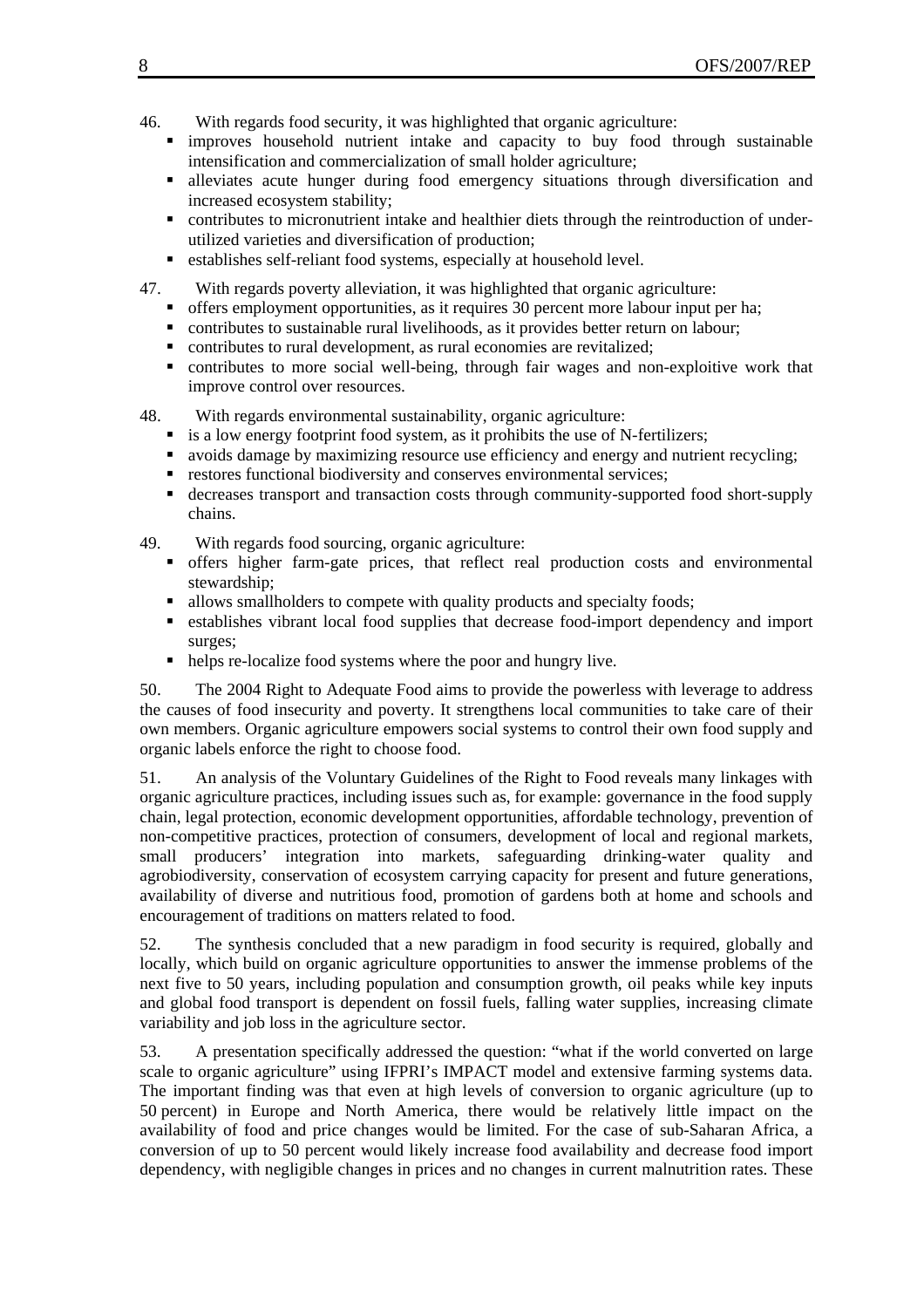findings, based on changes in demand, supply, trade, prices, etc., contrast starkly with critics of organic agriculture and proponents of old paradigms.

54. Experienced experts further highlighted that, especially in Africa, agricultural productivity could only be improved by harnessing natural resources but that agro-ecological research is required. The role of indigenous knowledge and culture was reiterated as well as the need to devise food production strategies based on fossil-fuel independence and localized food systems.

55. In particular, it was emphasized that agricultural production should, in order of priority:

- target local food needs in local markets;
- allow import only for items not grown locally; and
- **Export high value products.**

Unless such food policies are in place, food systems will remain vulnerable to macro-economic uncertainties and dependent on forces beyond the control of local communities.

### **VII. RECOMMENDATIONS FOR ACTION**

56. The meeting concluded that current food models are creating problems for the future and that the new environmental and macro-economic challenges will mostly hurt vulnerable populations. In particular, climate change and industrialized food systems can be "mitigated" through organic management.

- 57. Such a "living alternative" offers lessons for sustainable food security such as:
	- decommodifying food with environmental and social-cultural values;
	- quiving the right to choose food systems to producers and consumers;
	- producing food at low cost for the poor;
	- favouring small-scale farming and direct retailing;
	- offering a safe and healthy food chain, from soils to biodiversity and people;
	- valuing traditional knowledge and indigenous goods;
	- **F** creating cooperative learning processes and rural-based networks;
	- stimulating innovations in agro-ecological management;
	- developing social responsibility throughout the food supply chain;
	- establishing food quality assurance and traceability procedures.

58. In evaluating the contribution of organic agriculture to food security, the meeting urged that a proper model be put in place in order to assess the quality of food systems, beyond productivism. This model should not be based on single yields but multiple outputs, and consider important aspects such as resilience of food systems to environmental and macro-economic change and local food self-reliance.

*59.* Moving forward towards a new paradigm, policy recommendations follow Right to Food recommendations for implementation at national level, recognizing that public intervention is necessary to preserve the fair playing field as the organic sector expands.

#### *60. Advocacy and training:*

- invest in organic awareness in agricultural and environmental education;
- build organic knowledge in university and research institutions;
- **Perovide organic training to extension officers and farmers field schools.**

#### *61. Information and assessment:*

- map vulnerable groups and local food needs;
- **support investments that facilitate smallholders' entry to organic agriculture;**
- link access to land and water to agroecological management.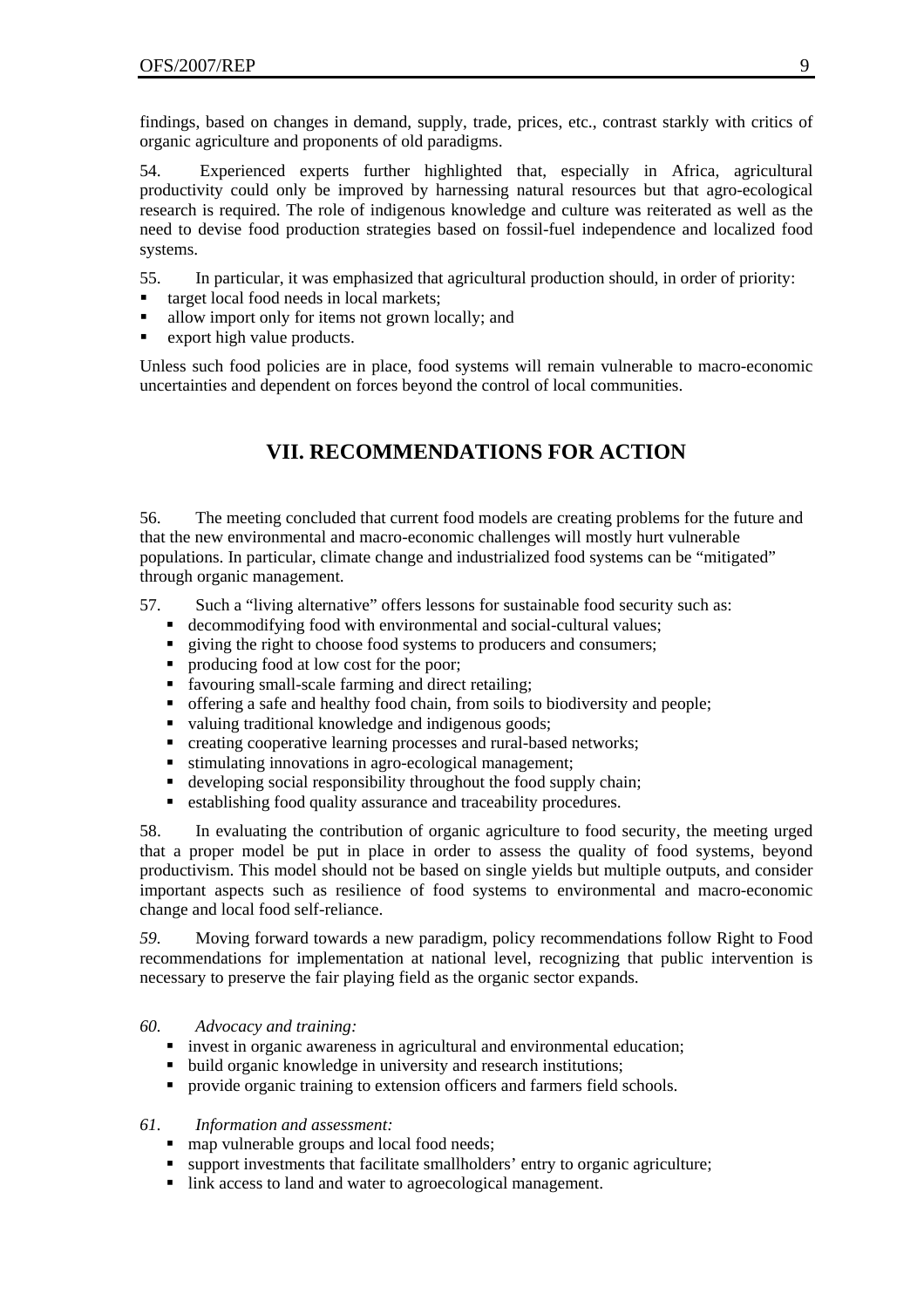62. *Legislation and accountability:* adopt the international organic guarantee tools being developed by the FAO/IFOAM/UNCTAD International Task Force on Harmonization and Equivalence in Organic Agriculture

- *63. Strategy and coordination:* 
	- $\blacksquare$  integrate national agricultural development and poverty reduction strategies;
	- restore quality financial incentives in agricultural and rural programmes;
	- **Perobect organic lands from contamination (GM-free zones);**
	- **enforce penalties on performance;**
	- develop coherent policy, including removal of subsidies on synthetic inputs;
	- allocate resources to agro-ecological science;
	- discourage import of organic foods produced locally.
- *64. Benchmarks and monitoring:* 
	- establish benchmarks for organic agriculture in food security programmes;
	- dopt organic process and outcome indicators to allocate public resources;
	- **In improve organic traceability with performance information on labels.**
- 65. Research recommendations focus on technical and system level interventions, including:
	- organic soil fertility, including biomass use strategies;
	- animal husbandry, including grazing strategies in dry areas;
	- breeding and selection of traditional breeds and heirloom crop varieties;
	- Ilandscape science that integrates farmlands, natural vegetation and water bodies;
	- farm economics and organic market dynamics;
	- **impact of organic management on food quality and consumers' health;**
	- integrated management of food supply chains;
	- education and training curricula on food system complexities;
	- creating a Consultative Group on Organic Agricultural Research, within existing institutional structures.

66. The meeting urged the 33rd Session of the Committee on World Food Security to consider promoting organic supply systems as a food security strategy by including it into national and regional programmes for food security.

### **VIII. CONCLUSIONS**

- 67. The meeting agreed on the following conclusions, as summarized by the Chair:
	- Organic agriculture can contribute to food security but its potential to do so depend greatly on political will.
	- New challenges such as climate change can be mitigated by organic agriculture through such measures as enhanced soil carbon sequestration. Organic agriculture also offers practical climate adaptation options.
	- Water security is enhanced by organic agriculture, in terms of drinking water quality, decreased irrigation needs in organic soils and better yields in water-stressed climate variability.
	- Agrobiodiversity is protected and sustainably used by organic agriculture.
	- Nutritional adequacy is enhanced by the more diverse and micronutrient rich organic foods.
	- Rural development is achieved by organic agriculture through generating income and employment in areas where people have no alternative other than using their labour, local resources and indigenous knowledge.